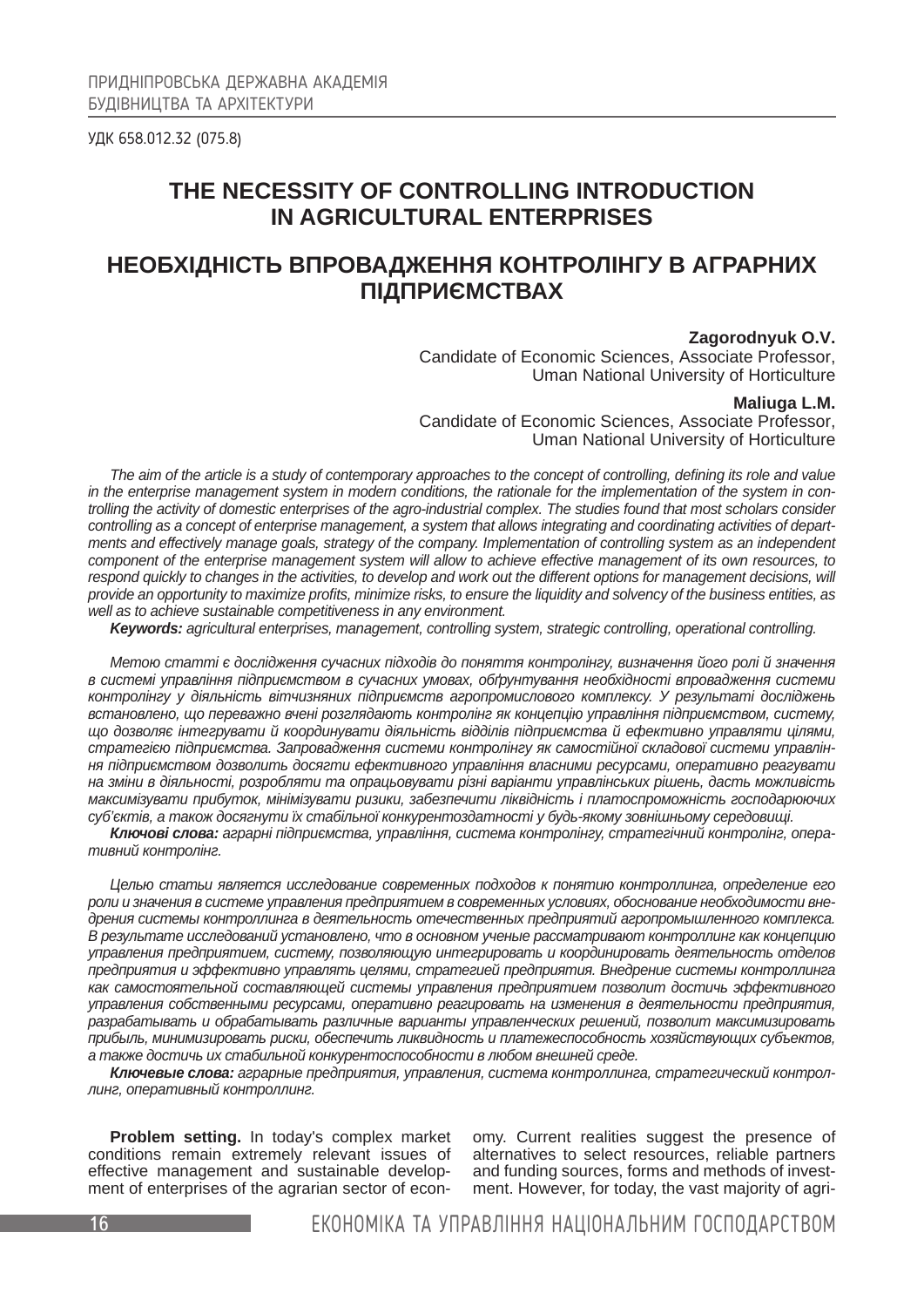cultural enterprises are at the stage of decline and financial crisis.

In this regard, there is an objective need for the development of new management methods based on modern techniques of business analysis, planning, accounting and control, aimed at a comprehensive solution to the many domestic enterprises of the agro-industrial sector's problems.

Application of controlling as a system of the enterprise economic management allows managing agricultural production on the highest quality level due to the integration and coordination of different services and departments of economic entities.

**Recent research and publications' analysis.**  To achieve this goal, the author analysed the publication of such researchers as: A.C. Zagovora, V.I. Odnovolik, M.S. Pushkar, G.A. Semenov, O.P. Shkurat and others.

However, despite numerous publications on the issue of controlling, remains inadequately explored the question of determining the necessity of its application in the domestic enterprises of the agrarian sector of the economy.

**The goal of the article.** The aim of the article is a study of contemporary approaches to the concept of controlling, defining its role and value in the enterprise management system in modern conditions, the rationale for the implementation of the system in controlling the activity of the domestic enterprises of the agro-industrial complex.

**Key research findings.** Historical evidence for the existence of controlling testifies its occurrence in the Royal courts of France and England. Today the study of the topic is active and is embodied in the activities of enterprises worldwide. It should be noted that some researchers compare the value of the controlling with management accounting, others consider its appearance innovative, but closely related to managerial and financial accounting, and aimed at the analysis of future events [1].

Today in literature there is no unambiguous interpretation of the term "controlling" and its methods. E.g., A. Daile [2] defines controlling as the concept of enterprise management oriented at accounting system and information system of the enterprise. R. Mann, and E. Meyer [3] define the controlling as a system of profit control.

It should be noted that the European (German) account school use widely the concept of "controlling" in order to determine the system of planning and control in the enterprise management, but the American school for definition of accounting uses the concept of "managerial accounting". However, the methodologies of managerial accounting are widely used as tools in implementing cost accounting systems in the enterprise [4].

M.S. Pushkar [5] believes that controlling is a new direction in economic science associated with the development of information resources for the strategic management of enterprise development, there is a separate information subsystem

of the enterprise for strategic management based on the synthesis of knowledge management, marketing, financial and managerial accounting, statistics, analysis, monitoring and forecasting. The researcher selects the controlling in a separate management subsystem.

According to I.O. Krivorotko [6], controlling is a comprehensive enterprise management system, which includes management accounting, accounting and cost analysis with the purpose of the control over all expenditures, all units and components of the products produced or services provided, as well as their planning [7]. The concept of controlling interprets as follows: "Controlling is a concept aimed at the management of the future according to the set of markers and tasks to achieve longterm and effective functioning of the enterprise".

M.F. Bazas [8] considers the controlling as a concept of modern enterprise management, which integrates, coordinates and facilitates activities of the enterprise departments aimed at effective, long-term functioning of the company and the achievement of goals.

The studies found that most scholars consider controlling as a concept of enterprise management, a system that allows integrating and coordinating activities of departments and effectively manage goals, strategy of the company. As a mechanism aimed at ensuring the effective future development of the enterprise link controlling is an information achieving the goals and objectives of the enterprise. It is one of the most effective enterprise management systems, the system, the essence of which consists in the conversion and integration of existing methods of accounting, analysis, planning and control in an enterprise management system that focuses on achieving all the tasks facing the company. In the future, the implementation of this mechanism will reduce costs through efficient management of resources, to ensure competitiveness, to maintain and increase its own market share. This mechanism is aimed at effective strategic and operational planning, forecasting, and control, which allow predicting and solving problems in the future [9].

Controlling as an entire system (mechanism) consists of two major parts: strategic controlling and operational controlling. In practice, there is a close relationship between operational and strategic controlling [10]. Each of these controlling types has their goals, as well as methods and tools to achieve them. Strategic controlling must ensure the survival of the enterprise, track planned development goals and achieve long-term sustainable competitive advantage. Accordingly, the objects of control are such indicators as goals, strategies, strengths and weaknesses of the firm, chances and risks in the business.

In particular, the tools of strategic management, which strategic controlling uses, are: in-house production; competition analysis; logistics; "portfolio analysis"; analysis of potential; "strategic gaps";